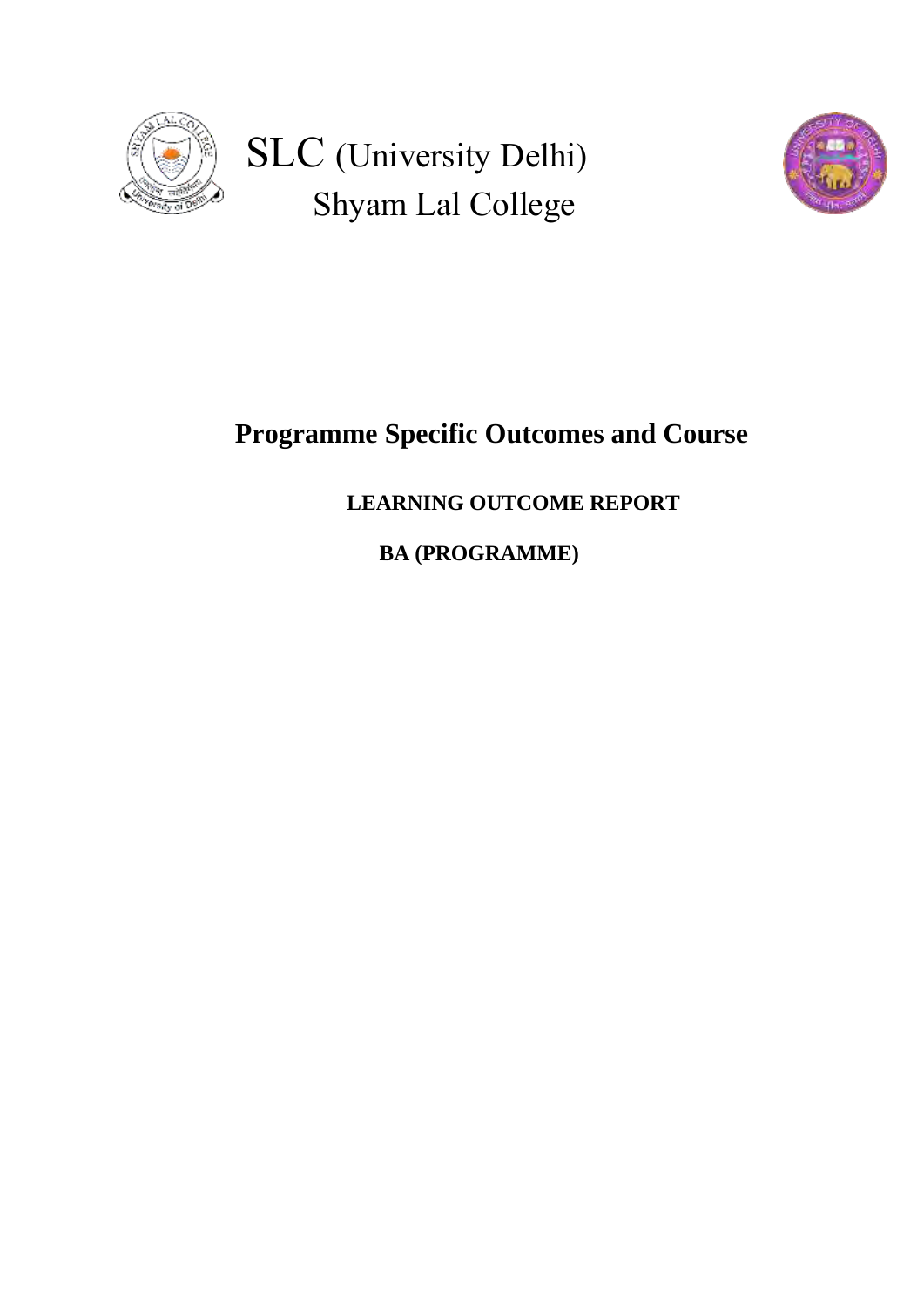| Programme        | <b>Programme Specific Outcomes</b>          | <b>Teaching Learning</b> |
|------------------|---------------------------------------------|--------------------------|
|                  |                                             | <b>Process</b>           |
| <b>BA</b>        | <b>PSO-1</b> : The BA Programme Papers      | Interactive<br>$\bullet$ |
| (Programme)      | have been designed according to the         | discussions in           |
| <b>English A</b> | graded levels<br>of English<br>three        | small groups             |
|                  | depending on their performance in           | in Tutorials             |
|                  | Class XII examination. The categories       | classes.                 |
|                  | are three:                                  |                          |
|                  | 80%<br>and<br>above:                        |                          |
|                  | English<br>Language                         |                          |
|                  |                                             |                          |
|                  | Through Literature                          |                          |
|                  | (English A)                                 |                          |
|                  | 60% and above up                            |                          |
|                  | 80%:<br>English<br>to                       |                          |
|                  | Fluency (English B)                         |                          |
|                  | than<br>60%:<br>Less<br>п                   |                          |
|                  | English Proficiency                         |                          |
|                  | (English C)                                 |                          |
|                  |                                             |                          |
|                  |                                             |                          |
|                  | PSO-2: The First Unit consists of           |                          |
|                  | English<br>Language<br><b>Through</b>       |                          |
|                  | Literature which has been divided           |                          |
|                  | into four units:                            |                          |
|                  | <b>Reading:</b> The students are asked to   | . How to think           |
|                  | read and analyse narratives, memoirs,       | critically and write     |
|                  | biographies and autobiographies             | with clarity.            |
|                  |                                             |                          |
|                  |                                             | Reading materials        |
|                  |                                             | together in small        |
|                  |                                             | groups initiating        |
|                  |                                             | discussion on            |
|                  |                                             | various topics           |
|                  | <b>Writing:</b> The students must know how  | encouraging              |
|                  | to write things of practical utility: CV,   | participation.           |
|                  | Resume, Dairy, Note Making etc.             |                          |
|                  |                                             |                          |
|                  | <b>Listening:</b> Listening skills are very |                          |
|                  | important. The natural order of             |                          |
|                  | Learning a language is Listening,           | Writing essay length     |
|                  | Speaking, Reading and Writing.<br>The       | assignment               |
|                  | students must be made to practice           |                          |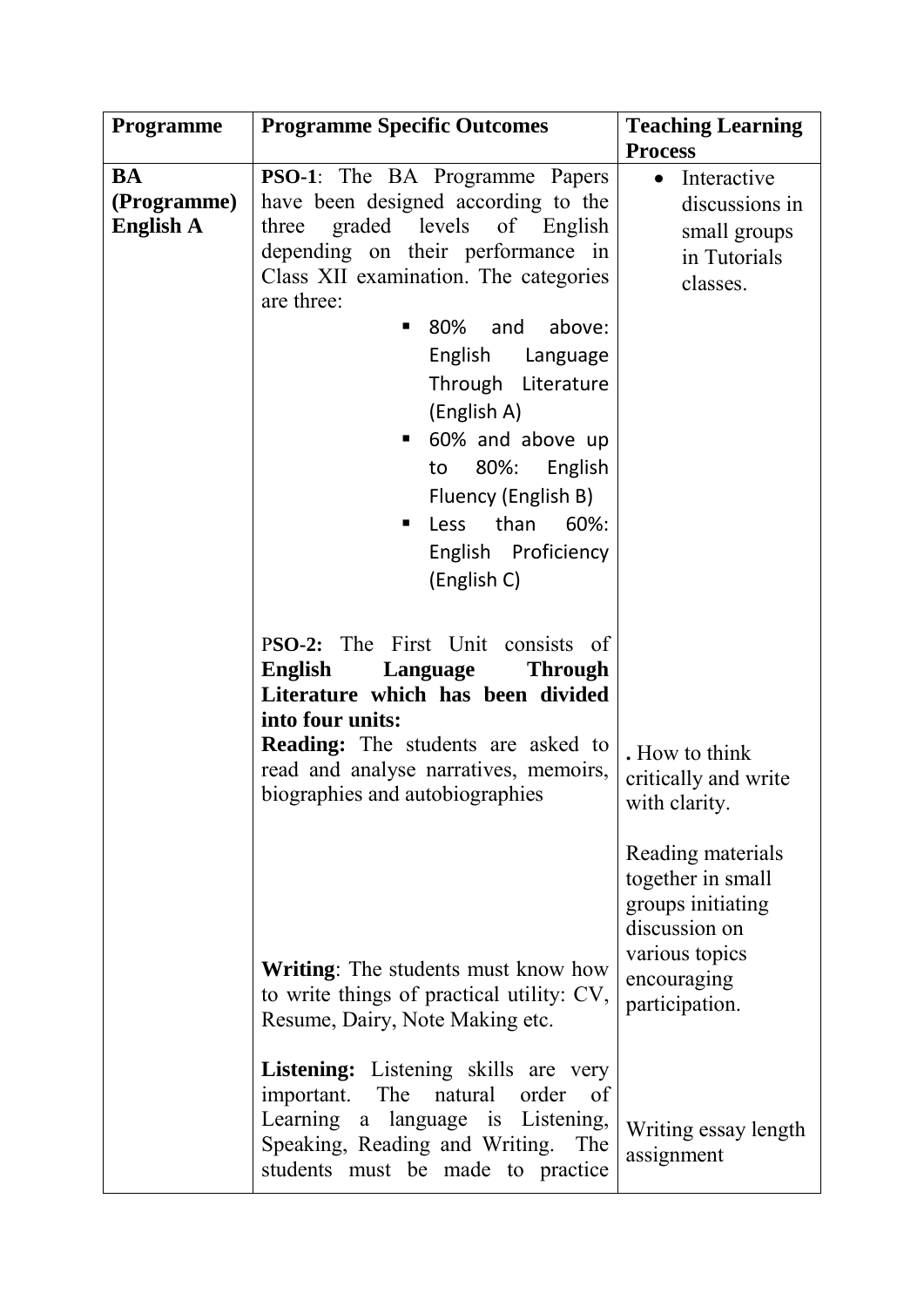| reciting poetry, audio/video clips of                                                                                                                                                                                                                                                                                                                                                                                                                                                                                                                                                                                                                                      |                                                                                 |
|----------------------------------------------------------------------------------------------------------------------------------------------------------------------------------------------------------------------------------------------------------------------------------------------------------------------------------------------------------------------------------------------------------------------------------------------------------------------------------------------------------------------------------------------------------------------------------------------------------------------------------------------------------------------------|---------------------------------------------------------------------------------|
| poems                                                                                                                                                                                                                                                                                                                                                                                                                                                                                                                                                                                                                                                                      |                                                                                 |
|                                                                                                                                                                                                                                                                                                                                                                                                                                                                                                                                                                                                                                                                            |                                                                                 |
| <b>Grammar:</b> Knowledge of language is<br>incomplete without grammar. This unit<br>demands the knowledge of Action<br>Verbs, and Active and Passive Voice                                                                                                                                                                                                                                                                                                                                                                                                                                                                                                                |                                                                                 |
| <b>PSO-3:</b> The Second Unit of "Exploring"<br>Poetry" wants students to acquire skills<br>of appreciating poetry and how to<br>identify the various aspects of poetry,<br>namely theme, imagery, rhyme pattern.<br>The student must know how to<br>appreciate poetry and how to recite<br>poetry. They must know<br>how<br>appreciate rhythms and pauses. A<br>student must be acquainted with how to<br>appreciate unseen poetry passage. The<br>teacher must acquaint him and make<br>him practice unseen passage and impart<br>the necessary skills. He must be given<br>unknown passages and train how to<br>analytically write keeping in mind the<br>above points. | <b>Discussing</b><br>exam<br>questions<br>and<br>answering<br>techniques.       |
| <b>Grammar:</b> The student must know<br>denotation<br>connotation<br>and<br>Connotation refers to an idea or feeling<br>which a word invokes for a person in<br>addition to its literal or primary<br>meaning. For example, blue is a colour,<br>but it is also a word used to describe a<br>feeling of sadness, as in: "She's feeling<br>blue." Connotations can be either<br>positive, negative, or<br>neutral.<br>Denotation refers to a literal meaning<br>of the word. Eg: the dentist is someone<br>who fixes teeth.                                                                                                                                                | Practising exercises<br>through worksheets<br>and developing<br>writing skills. |
| <b>PSO-4:</b> The Third Unit of "Exploring"<br>Drama" intends to teach a student the                                                                                                                                                                                                                                                                                                                                                                                                                                                                                                                                                                                       |                                                                                 |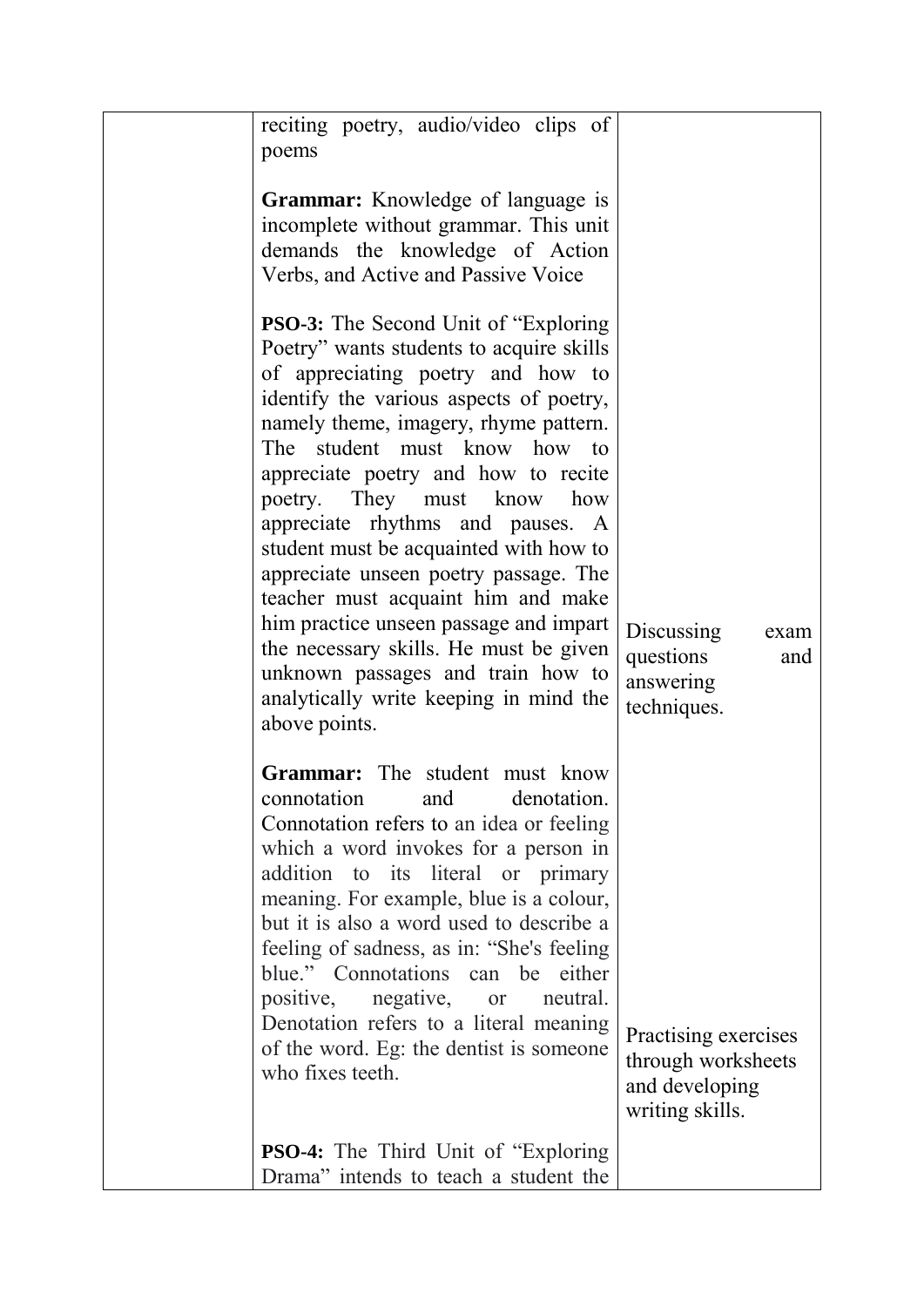| possibilities of how to understand the<br>conflicts in a play and understanding<br>the dialogues to appreciate what is plot<br>development, stage directions. The idea<br>is to make them understand<br>and<br>develop interest in appreciating radio<br>play alongwith a staged play,<br>understanding the full nuances of<br>dialogue.                                                                                            |                                                                                                                                                    |
|-------------------------------------------------------------------------------------------------------------------------------------------------------------------------------------------------------------------------------------------------------------------------------------------------------------------------------------------------------------------------------------------------------------------------------------|----------------------------------------------------------------------------------------------------------------------------------------------------|
| <b>Grammar:</b> The student is made aware<br>of "Direct and Indirect Speech" which<br>is very basic of all grammar. Alongwith<br>it, he is taught Idioms and Phrases<br>which is necessary to improve his<br>vocabulary. He needs to know tone and<br>register which refers to the way<br>grammar, words, and expressions are<br>selected for a piece of writing to make<br>it appropriate for its intended context.                | Assignments, Oral<br>Discussions through<br>practising dialogues<br>through emphasis on<br>listening and<br>speaking skills.                       |
| <b>PSO-5:</b> The Fourth Unit is known as<br>"Exploring Fiction—Novella" tells the<br>students' to read a longer piece of<br>fiction to discern the narrative voice,<br>structure, character development and<br>understand the essence of the passage<br>with a view to rewriting the text. A text<br>has a historical context and the teacher<br>must help the student how to appreciate<br>the context while reading the passage. |                                                                                                                                                    |
| <b>Speak:</b> The student must grasp the<br>essence of a text and must be made<br>retell the story in class with emphasis<br>on speaking skills and developing an<br>accent and style easily understandable.<br><b>Listen:</b> The student must listen to<br>audio clips of writers and interpret<br>them and see if they can add something<br>on their own. The emphasis is on<br>creativity<br>learning<br>and<br>aloud           | Read a longer piece<br>of fiction to discern<br>narrative voice,<br>narrative structure,<br>character<br>development while<br>locating the text in |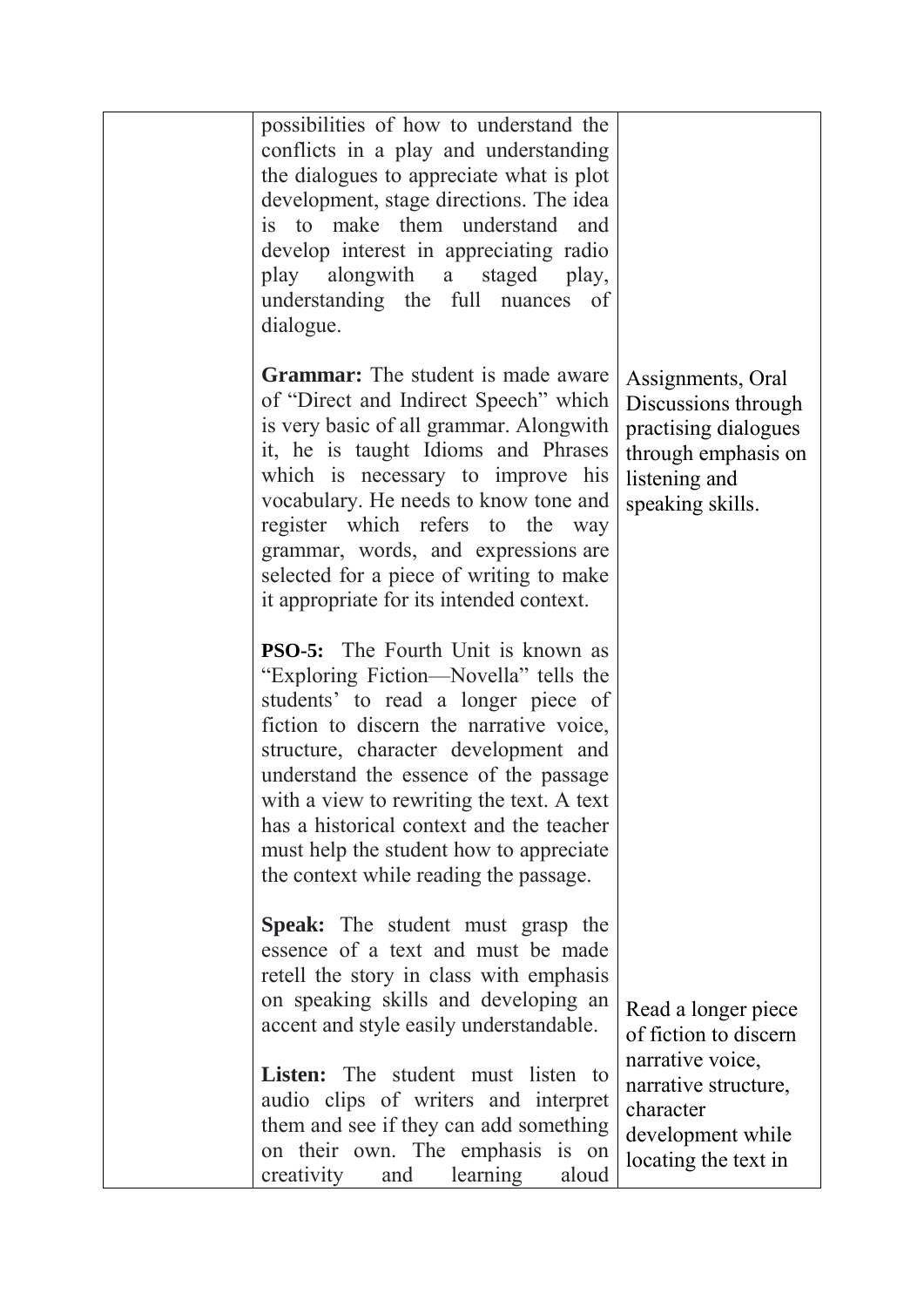| appreciating punctuation and pauses.<br>An all-round development of skills<br>must be encouraged.                                                                                                                                                                                                                                                                                                                                                                                           | socio-historical<br>context.                                                                                                                                                                                                                                                                                                                                                                                                                                                       |
|---------------------------------------------------------------------------------------------------------------------------------------------------------------------------------------------------------------------------------------------------------------------------------------------------------------------------------------------------------------------------------------------------------------------------------------------------------------------------------------------|------------------------------------------------------------------------------------------------------------------------------------------------------------------------------------------------------------------------------------------------------------------------------------------------------------------------------------------------------------------------------------------------------------------------------------------------------------------------------------|
| <b>PSO:</b> 6 The Fifth Unit known as<br>"Writing Your Own Academic Paper"<br>will guide students regarding academic<br>documents regarding term<br>papers,<br>reports and assignments. The student<br>must be warned against and trained<br>how not to indulge in plagiarism.<br><b>Write:</b> The students' must know how<br>to form and reform drafts, analyse their<br>arguments and must be<br>able<br>to<br>differentiate between strong and weak<br>arguments. They must know how to | Initiate discussion<br>about a novella,<br>drawing upon the<br>critical reading<br>developed by<br>students in the<br>previous semester,<br>focus will be on<br>broadening their<br>repertoire of reading:<br>texts chosen and<br>responded to for<br>personal pleasure.<br><b>Listen</b> to audio<br>clips/videos of<br>writers talking about<br>what writing means<br>to them; audio clips<br>of books being read<br>aloud to enable<br>discussion of reading<br>styles, pauses, |
| distinguish between information, facts<br>and opinions. A fact is a statement that<br>can be proven true or false. An opinion<br>is an expression of a person's feelings<br>that cannot be proven. An information<br>is a fact learnt about someone. They<br>must be able to write paragraphs and<br>must be aware of how to elaborate a<br>topic sentence. They must know how to<br>use the language without hurting racial<br>or gender bias.                                             | punctuations<br>Reading material<br>together in small<br>groups initiating<br>discussion on<br>various topics.                                                                                                                                                                                                                                                                                                                                                                     |
|                                                                                                                                                                                                                                                                                                                                                                                                                                                                                             | Writing essay length                                                                                                                                                                                                                                                                                                                                                                                                                                                               |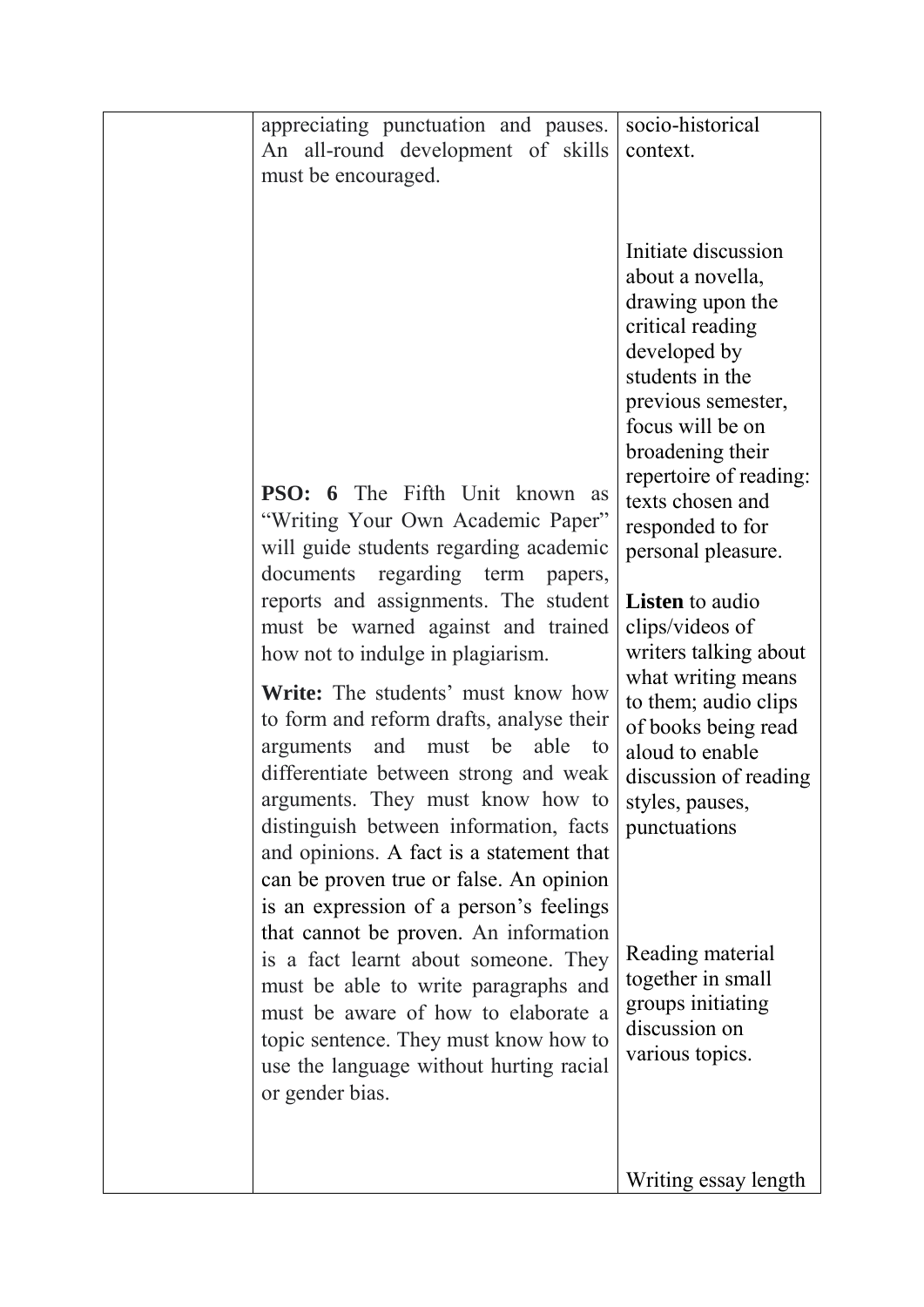|  | assignments to see<br>the writing skills of<br>students. |
|--|----------------------------------------------------------|
|  | Class Test                                               |

| <b>Course Name</b>                           | <b>Learning Outcomes</b>                                                                                                                                                                                                                                                                                                                                                                                                                                                                                                                                   | <b>Teaching Learning</b><br><b>Process</b>                                                                              |
|----------------------------------------------|------------------------------------------------------------------------------------------------------------------------------------------------------------------------------------------------------------------------------------------------------------------------------------------------------------------------------------------------------------------------------------------------------------------------------------------------------------------------------------------------------------------------------------------------------------|-------------------------------------------------------------------------------------------------------------------------|
| <b>BA</b><br>(Programme)<br><b>English B</b> | The students opting for <b>English</b><br>Fluency also known as English<br><b>B</b> has a defined structure which is<br>meant for:<br>Describe the experience of<br>п<br>events of personal interest<br>and<br>understand<br>Read<br>$\blacksquare$<br>information<br>topical<br>on<br>matters and explain their<br>advantages and<br>disadvantages<br>ш<br>Basic skills for writing<br>п<br>letters, blogs, dairies must<br>be acquired<br>Comprehend and analyse<br>п<br>text in English<br>Organize<br>and<br>write<br>■<br>paragraphs and short essays | Interactive<br>$\bullet$<br>discussions<br>1n<br>small<br>groups<br>initiating<br>discussion<br>1n<br>Tutorial classes. |
|                                              | The<br>Students are taught<br>the<br>following things:<br>Literature Review: A literature<br>review is an overview of the<br>previously published works on a<br>specific topic. The term can refer                                                                                                                                                                                                                                                                                                                                                         | think<br>.How<br>to<br>and<br>write                                                                                     |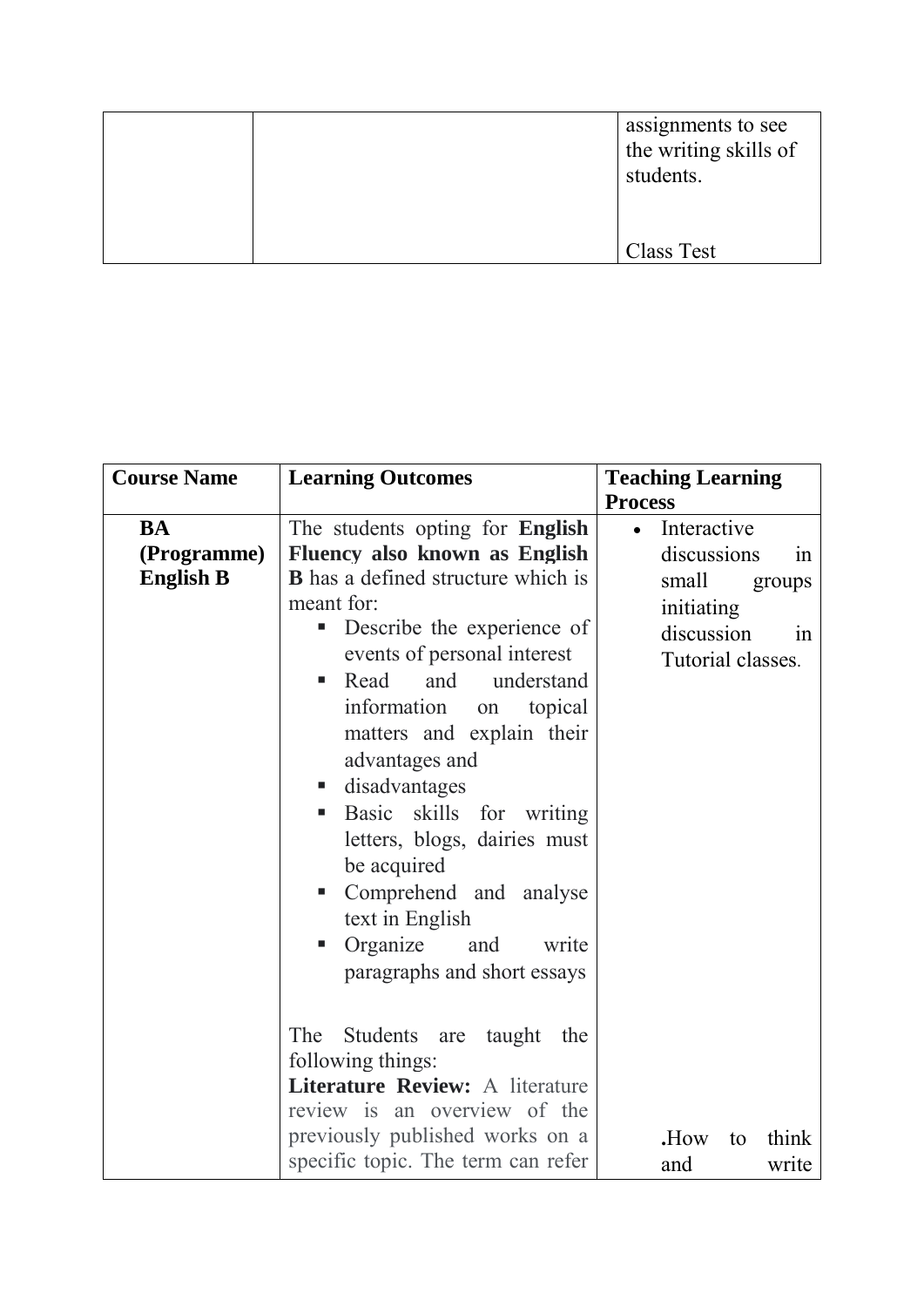| to a full scholarly paper or a                                         | critically<br>with   |
|------------------------------------------------------------------------|----------------------|
| section of a scholarly work such                                       | clarity              |
| as a book, or an article. The                                          |                      |
| student must learn how to<br>appreciate another person's               |                      |
| writings to sharpen his analytical                                     |                      |
| skills.                                                                |                      |
|                                                                        |                      |
| <b>Comprehension Passage:</b> The                                      |                      |
| student must be guided as to                                           |                      |
| interpret an unseen passage and                                        |                      |
| learn how to write the answers in                                      |                      |
| their own words. This is a big                                         |                      |
| challenge for the teacher must<br>learn to comprehend and interpret    |                      |
| sentences for which he must be                                         |                      |
| thoroughly trained.                                                    |                      |
|                                                                        |                      |
| <b>Debate:</b> The student must be able                                |                      |
| to grasp the nitty-gritty of the                                       |                      |
| topic and must be oriented to give                                     | Discussing<br>exam   |
| arguments in favour or against the                                     | questions<br>and     |
| motion before taking a side. In<br>case he is against the motion, he   | answering techniques |
| must know what people can say in                                       |                      |
| favour of the motion and then                                          |                      |
| come up with strong counter                                            |                      |
| arguments.                                                             |                      |
|                                                                        |                      |
| Job Application: The student                                           |                      |
| must be given the necessary skills<br>to know how to write for jobs in |                      |
| various professions.<br>With                                           | Assignments and      |
| growing demands of market                                              | <b>Class Test</b>    |
| oriented training students there is                                    |                      |
| greater need for the students to                                       |                      |
| learn how to write applications                                        |                      |
| for various posts—call centres,                                        |                      |
| advertising<br>agencies,                                               |                      |
| multinational companies etc for<br>which they must be trained to       |                      |
| write letters in proper format and                                     |                      |
| correct language.                                                      |                      |
|                                                                        |                      |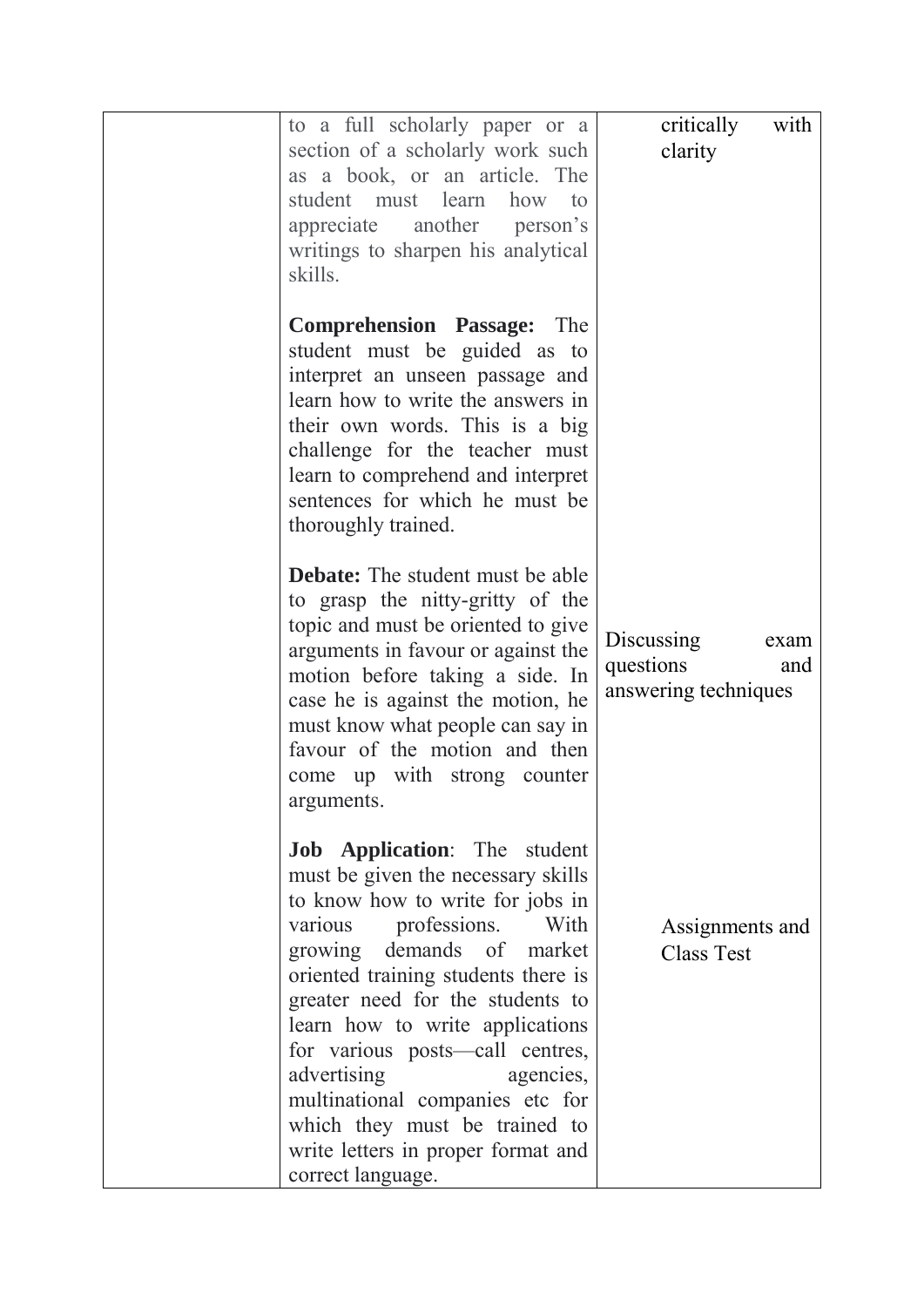| Informal Letter: The student<br>must have the basic knowledge<br>and presenting facts of his<br>everyday life to his near and dear<br>ones. He must know how to about<br>his hostel life, or his personal<br>feelings if he is away from home<br>to his near and dear ones.                                                                                                                                                                                                                                                                                                         |  |
|-------------------------------------------------------------------------------------------------------------------------------------------------------------------------------------------------------------------------------------------------------------------------------------------------------------------------------------------------------------------------------------------------------------------------------------------------------------------------------------------------------------------------------------------------------------------------------------|--|
| <b>Proof Reading/ Punctuation:</b><br>This is a very vital part of our<br>writing skills. A teacher must<br>explain to students' where to use<br>full stops, capitalizations, comma,<br>dashes, and how the entire<br>meaning of a sentence changes<br>with any change in<br>the<br>punctuation. He must patiently<br>explain the utility of the symbols<br>used for punctuation marks.                                                                                                                                                                                             |  |
| <b>Paragraph writing:</b> It is essential<br>for students to know how to write<br>paragraphs of 250 words on<br>various topic and the teacher must<br>know how to train the student to<br>write keeping in mind<br>the<br>following things:<br>a) Introduction: What<br>you<br>want to say about the topic<br>in general<br>b) Body: If it is<br>an<br>argumentative topic<br>what<br>the<br>positives<br>and<br>are<br>negatives. If it is a general<br>topic how you elaborate the<br>ideas<br>c) Conclusions: What are the<br>positives and negatives you<br>draw from the topic |  |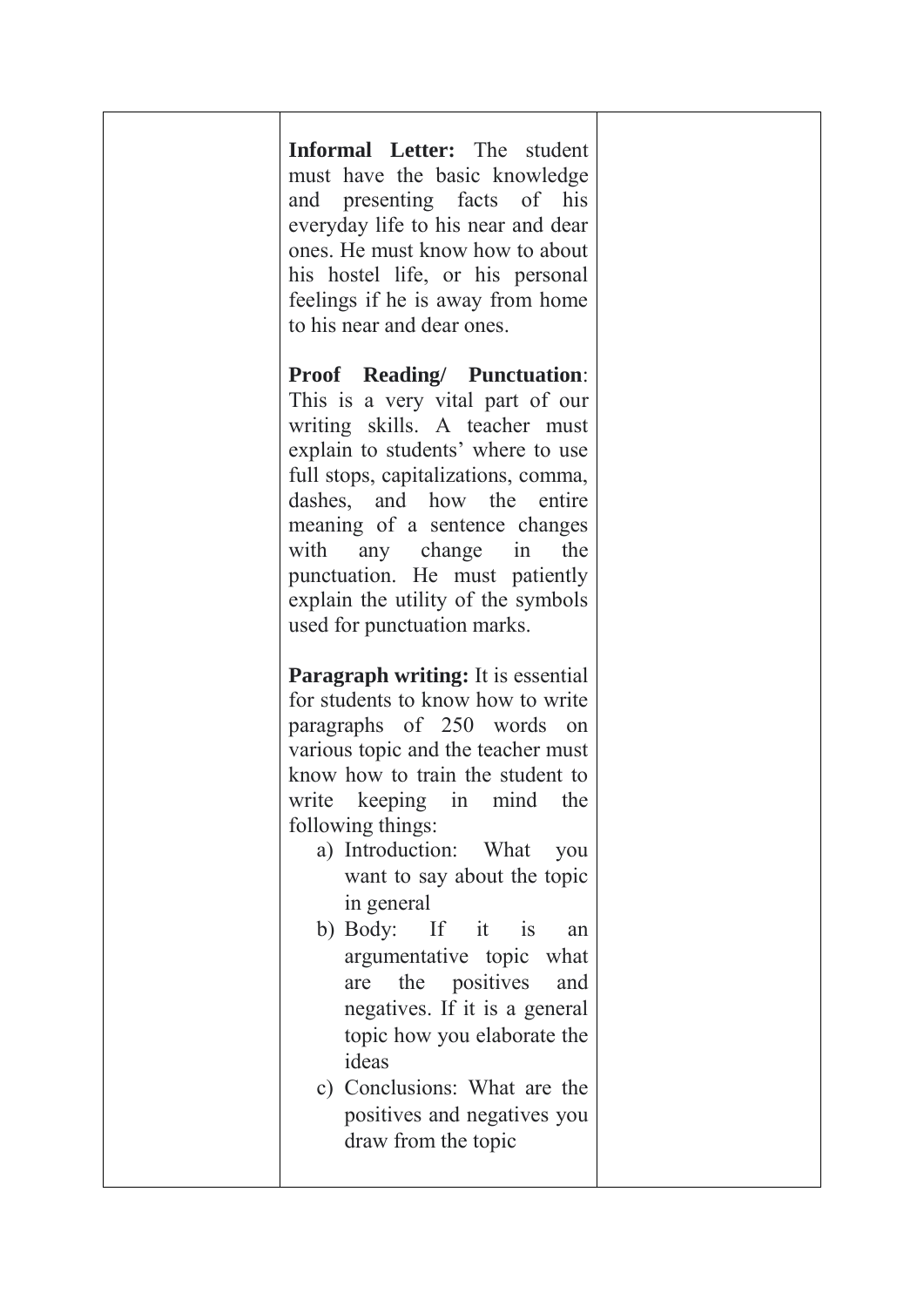| <b>Course Name</b>                           | <b>Learning Outcomes</b>                                                                                                                                                                                                                                                                                                                                                                                                                                                                                                                                                                                                                                                                                                                                                                                               | <b>Teaching Learning</b><br><b>Process</b>                                                                                                                                           |
|----------------------------------------------|------------------------------------------------------------------------------------------------------------------------------------------------------------------------------------------------------------------------------------------------------------------------------------------------------------------------------------------------------------------------------------------------------------------------------------------------------------------------------------------------------------------------------------------------------------------------------------------------------------------------------------------------------------------------------------------------------------------------------------------------------------------------------------------------------------------------|--------------------------------------------------------------------------------------------------------------------------------------------------------------------------------------|
| <b>BA</b><br>(Programme)<br><b>English C</b> | The students opting for English<br>Proficiency also known<br><b>as</b><br><b>English C</b> has a defined structure<br>which is meant for:<br><b>Reading Unseen Passages and</b><br><b>Comprehension:</b><br>Students<br>are<br>expected to read and interpret<br>essay for which the teacher is<br>supposed to guide them. They<br>should be skilful enough to answer<br>short questions preferably in their<br>own words.                                                                                                                                                                                                                                                                                                                                                                                             | Reading<br>material<br>together in<br>small groups<br>initiating<br>discussion<br>topics and<br>participation<br>in<br>discussions.                                                  |
|                                              | <b>Basic Grammar Rules:</b><br>The<br>must know how<br>students<br>to<br>interpret negative sentences and<br>convert them into positives. This<br>essential exercise<br>an<br>to<br>1S<br>understand English language in<br>it's proper context. A teacher must<br>be patient to explain how to<br>explain<br>sentence<br>with<br>a<br>appropriate meaning or find out<br>from passages what is true or<br>false. Basically, he has to learn<br>how to analyse the passage.<br>The basic parts of a language like<br>tenses—present, past and future<br>followed<br>by<br>of<br>conversion<br>affirmative<br>sentences<br>into<br>negatives and vice-versa should be<br>discussed threadbare<br>with<br>the<br>student so that he understands how<br>he should use the language.<br>Use of articles: The students must | Students must be<br>given rigorous<br>practise in various<br>parts like use of<br>articles, tenses,<br>reading and<br>analysing sentences<br>to be able to use<br>language properly. |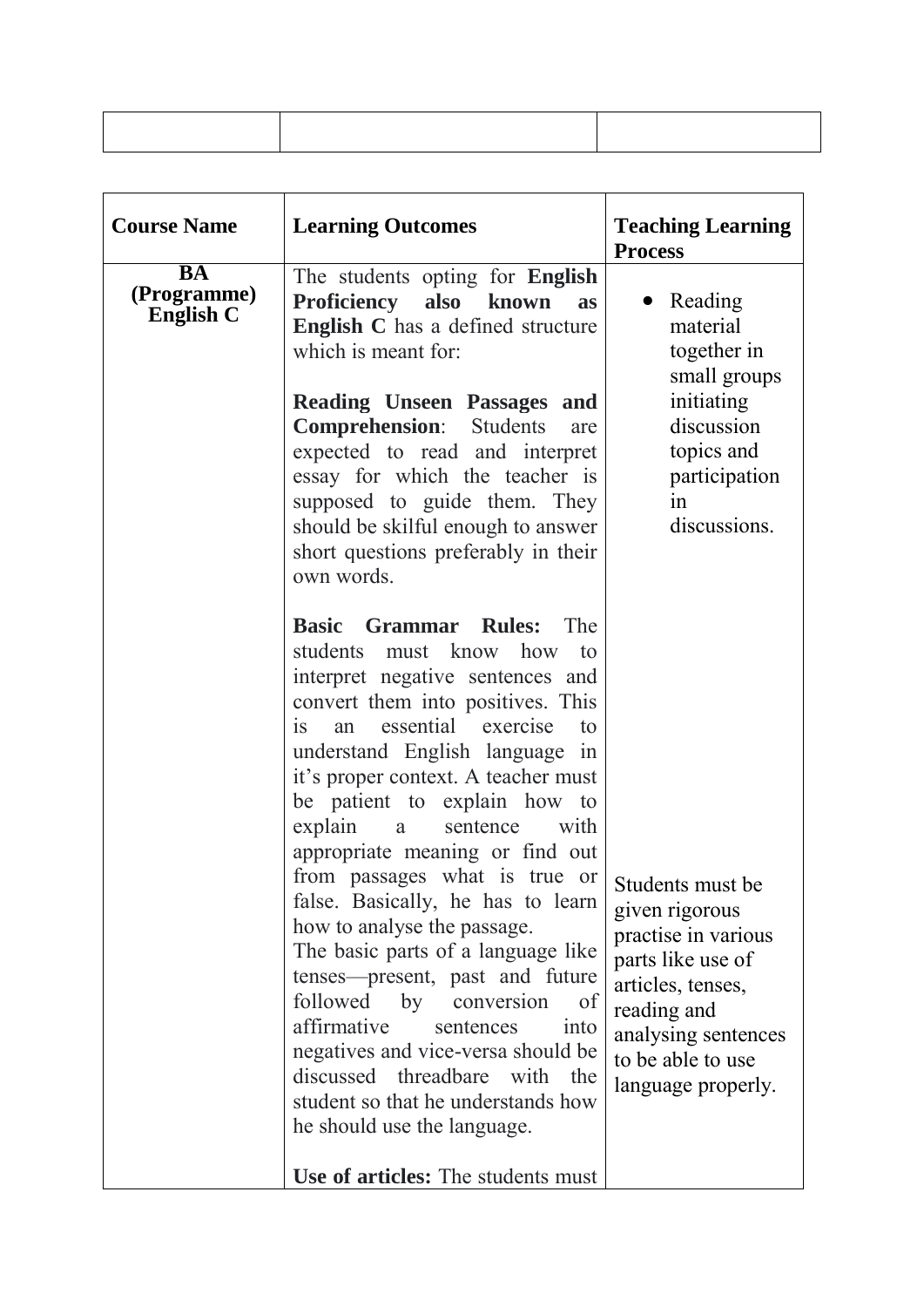| be made of how to use articles in<br>the most appropriate places. For<br>instance, many students won't<br>know that the vowel sounds<br>determine the use of "a" and "an."<br>They have to be explained<br>carefully about it.                                                                                                             |                                                                                                                                                                                                         |
|--------------------------------------------------------------------------------------------------------------------------------------------------------------------------------------------------------------------------------------------------------------------------------------------------------------------------------------------|---------------------------------------------------------------------------------------------------------------------------------------------------------------------------------------------------------|
| <b>Use of tenses:</b> Tenses are the most<br>frequently used to denote time and<br>action. The student must know<br>when to use present or past tense<br>in all forms. The teacher must<br>patiently explain the distinctions<br>between the past and the present<br>and how to use was, were, have<br>been, had been etc so that the      |                                                                                                                                                                                                         |
| students are aware of how to use<br>them.                                                                                                                                                                                                                                                                                                  | The teacher must<br>encourage the<br>students to speak in                                                                                                                                               |
| Use of conversation skills: We<br>must train the students how to<br>converse in English. The questions<br>usually have a falling tone while a<br>statement has a rising one. The<br>student must know where to<br>pause, how to modulate the voice,<br>where and how to end a<br>with<br>conversation<br>proper<br>etiquettes and manners. | English. The<br>Grammar<br><b>Translation Method</b><br>must not be<br>encouraged but they<br>must be fostered to<br>listen and speak the<br>language with<br>proper intonation,<br>stress, rhythm etc. |
| Use of stress: The student must be<br>told how to acquire speaking skills<br>and he must stress on which words<br>and where he should not. This will<br>help greater command over proper<br>use of vocabulary.                                                                                                                             |                                                                                                                                                                                                         |
| <b>Writing Skills:</b> Knowing certain<br>basic skills for writing is<br>a<br>necessity for acquiring jobs or<br>reaching higher in the echelons of<br>society. Today's students'<br>are                                                                                                                                                   | Students must be<br>given practise in an<br>exhaustive manner<br>in Reading<br>Comprehension, Job<br>Applications,<br>Paragraph Writing                                                                 |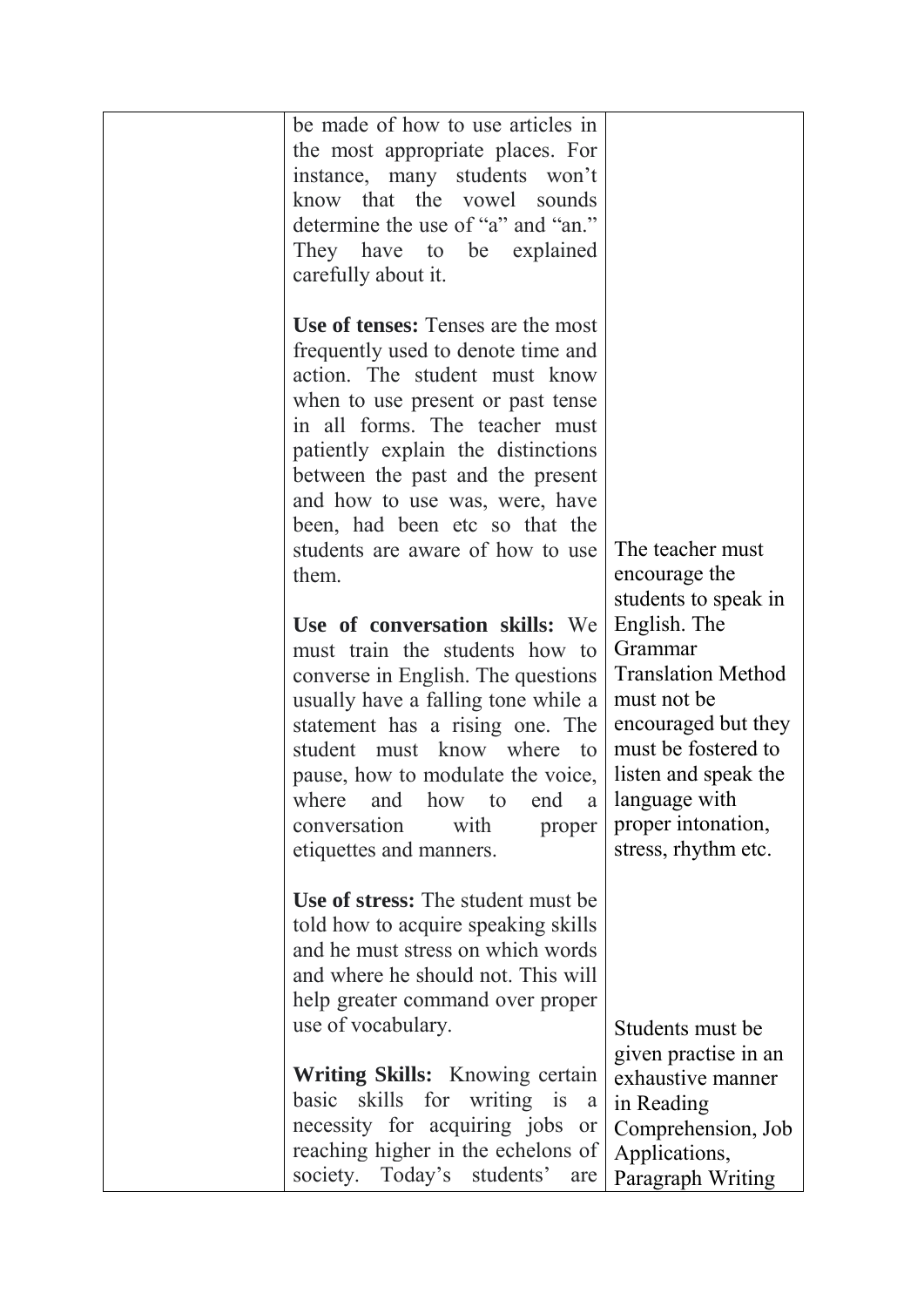| ambitious and therefore they must                                                                                                                                                                                                                                                                                                                                                                                                                                      | etc.                                                                                                                                                        |
|------------------------------------------------------------------------------------------------------------------------------------------------------------------------------------------------------------------------------------------------------------------------------------------------------------------------------------------------------------------------------------------------------------------------------------------------------------------------|-------------------------------------------------------------------------------------------------------------------------------------------------------------|
| acquire writing skills. As a result,<br>the teachers' must train them to<br>write paragraphs where<br>they<br>should be able to provide<br>description of places and people.                                                                                                                                                                                                                                                                                           |                                                                                                                                                             |
| The teacher must train them to use<br>the appropriate words and phrases<br>which<br>they<br>must<br>for<br>be<br>encouraged to use dictionary and<br>thesaurus.                                                                                                                                                                                                                                                                                                        |                                                                                                                                                             |
| The students must be trained to<br>write short application letters to<br>prospective<br>the<br>interviewer<br>describing their qualifications,<br>experience and expectations from<br>the prospective employers.<br>student must be<br>The<br>made<br>proficient in speaking English as<br>well which would ensure his job.<br>Therefore, a teacher<br>must<br>encourage to speak in English<br>the<br>teacher<br>with<br>and the<br>classmates to acquire proficiency | Writing essay<br>length-assignments.<br>They must be.<br>trained to use<br>appropriate words<br>and phrases as well<br>as correct grammar<br>and spellings. |
| in speech.<br>The student must be adequately<br>trained to know the etiquettes<br>necessary to please a prospective<br>employer through his behaviour<br>and mannerisms in his interview.<br>The entire course structure of the                                                                                                                                                                                                                                        |                                                                                                                                                             |
| Programme<br>BA.<br>has<br>been<br>pragmatically designed to meet the<br>practical challenges of knowing<br>correct English for everyday<br>usage. The teachers have to<br>encourage to appreciate<br>the<br>subtleties of language at every                                                                                                                                                                                                                           |                                                                                                                                                             |